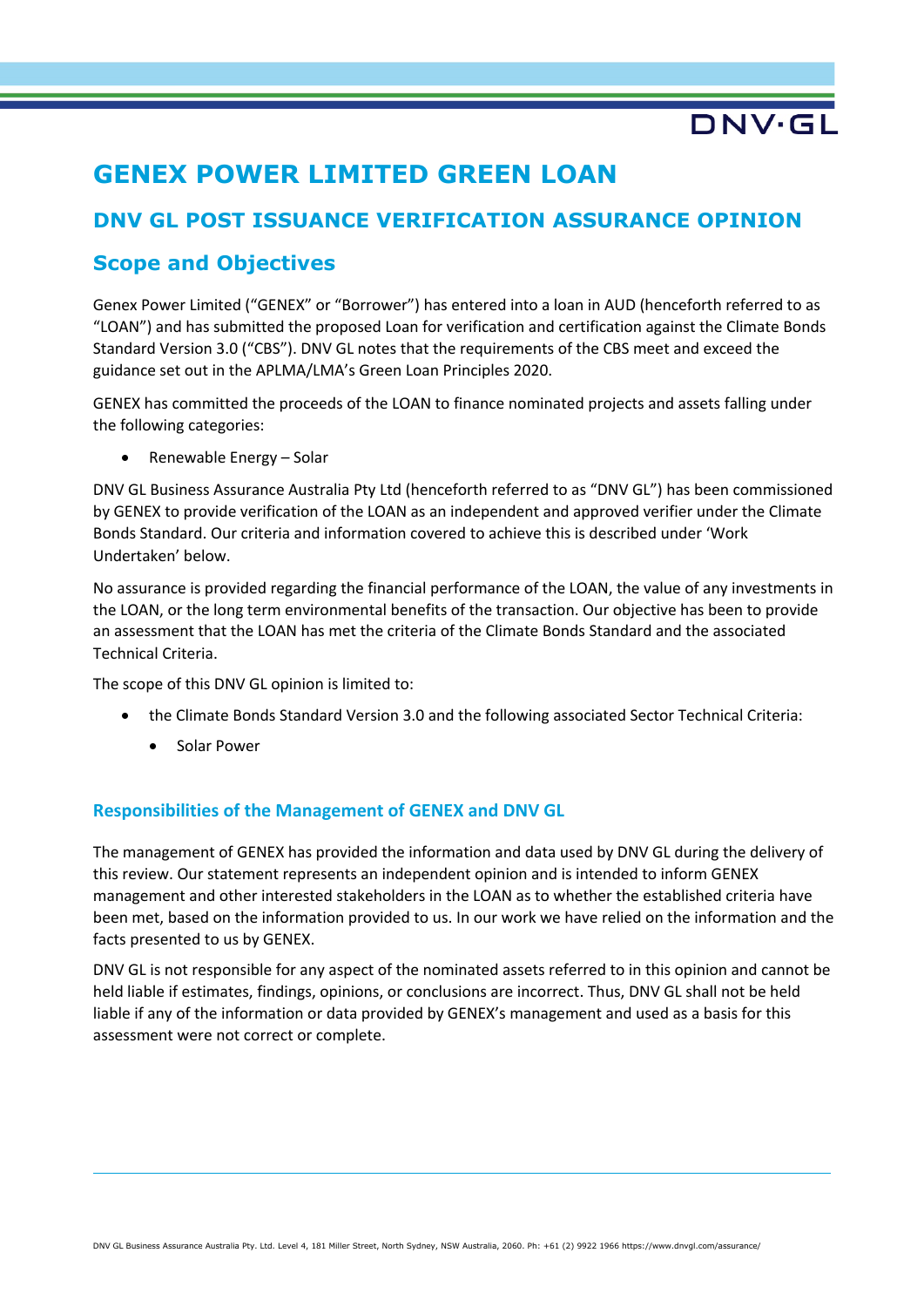### **Page 2 of 8**

## **Basis of DNV GL's opinion**

DNV GL has conducted the verification against the CBS and associated Sector Technical Criteria through the creation and execution of a verification protocol addressing each requirement of the CBS and the Solar Power Technical Criteria. The detail of areas covered in the DNV GL verification is summarised in Schedule 2 below.

### **Work undertaken**

Our work constituted a high level review of the available information, based on the understanding that this information was provided to us by GENEX in good faith. We have not performed an audit or other tests to check the veracity of the information provided to us. The work undertaken to form our opinion included:

- Creation and execution of a Climate Bonds Standard Protocol, adapted to include the relevant Sector Technical Criteria for the LOAN nominated projects and assets, as described above and in Schedule 2 to this Opinion;
- Assessment of documentary evidence provided by GENEX on the LOAN and supplemented by a high-level desktop research, onsite visit for documentation review and interviews with key personnel from the Borrower GENEX. These checks refer to current assessment best practices and standards methodology;
- Discussions with GENEX management, and review of relevant documentation;
- Remote Inspection of a sample of nominated project sites;
- Documentation of findings against each element of the criteria. Our opinion as detailed below is a summary of these findings.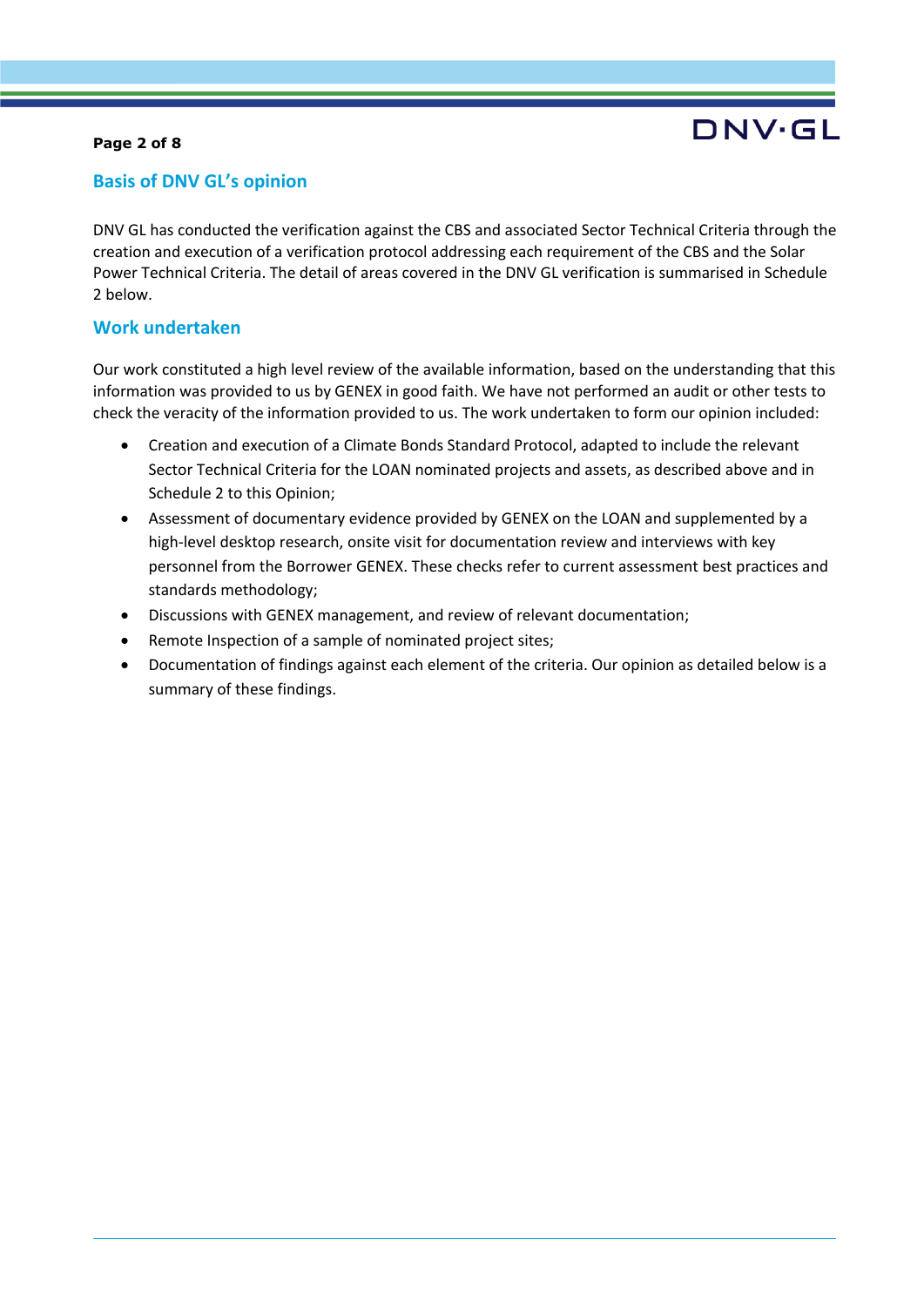### **Page 3 of 8**

# DNV·GL

## **Findings and DNV GL's opinion**

DNV GL has performed the Pre and Post Issuance Verification of the GENEX Green Loan. It is DNV GL's responsibility to provide an independent verification statement on the compliance of the GENEX Green Loan with the Climate Bonds Standard.

DNV GL conducted the verification in accordance with the CBS and with International Standard on Assurance Engagements *3000 Assurance Engagements other than Audits or Reviews of Historical Information*. The verification included i) checking whether the provisions of the CBS were consistently and appropriately applied and ii) the collection of evidence supporting the verification.

DNV GL's verification approach draws on an understanding of the risks associated with conforming to the CBS and the controls in place to mitigate these. DNV GL planned and performed the verification by obtaining evidence and other information and explanations that DNV GL considers necessary to give limited assurance that the GENEX Green Loan meets the requirements of the Climate Bond Standard.

Based on the limited assurance procedures conducted, nothing has come to our attention that causes us to believe that the GENEX Green Loan is not, in all material respects, in accordance with the Pre and Post Issuance requirements of the Climate Bonds Standard Version 3.0 and associated Solar Power Technical Criteria. DNV GL also confirm the GENEX Green Loan is aligned with the Green Loan Principles 2020.

### **for DNV GL Business Assurance Australia Pty Ltd**

Sydney, 17 December 2020

**Mark Robinson** Manager, Sustainability Services DNV GL – Business Assurance

#### **About DNV GL**

Driven by our purpose of safeguarding life, property and the environment, DNV GL enables organisations to advance the safety and sustainability of their business. Combining leading technical and operational expertise, risk methodology and in-depth industry knowledge, we empower our customers' decisions and actions with trust and confidence. We continuously invest in research and collaborative innovation to provide customers and society with operational and technological foresight. With our origins stretching back to 1864, our reach today is global. Operating in more than 100 countries, our 16,000 professionals are dedicated to helping customers make the world safer, smarter and greener.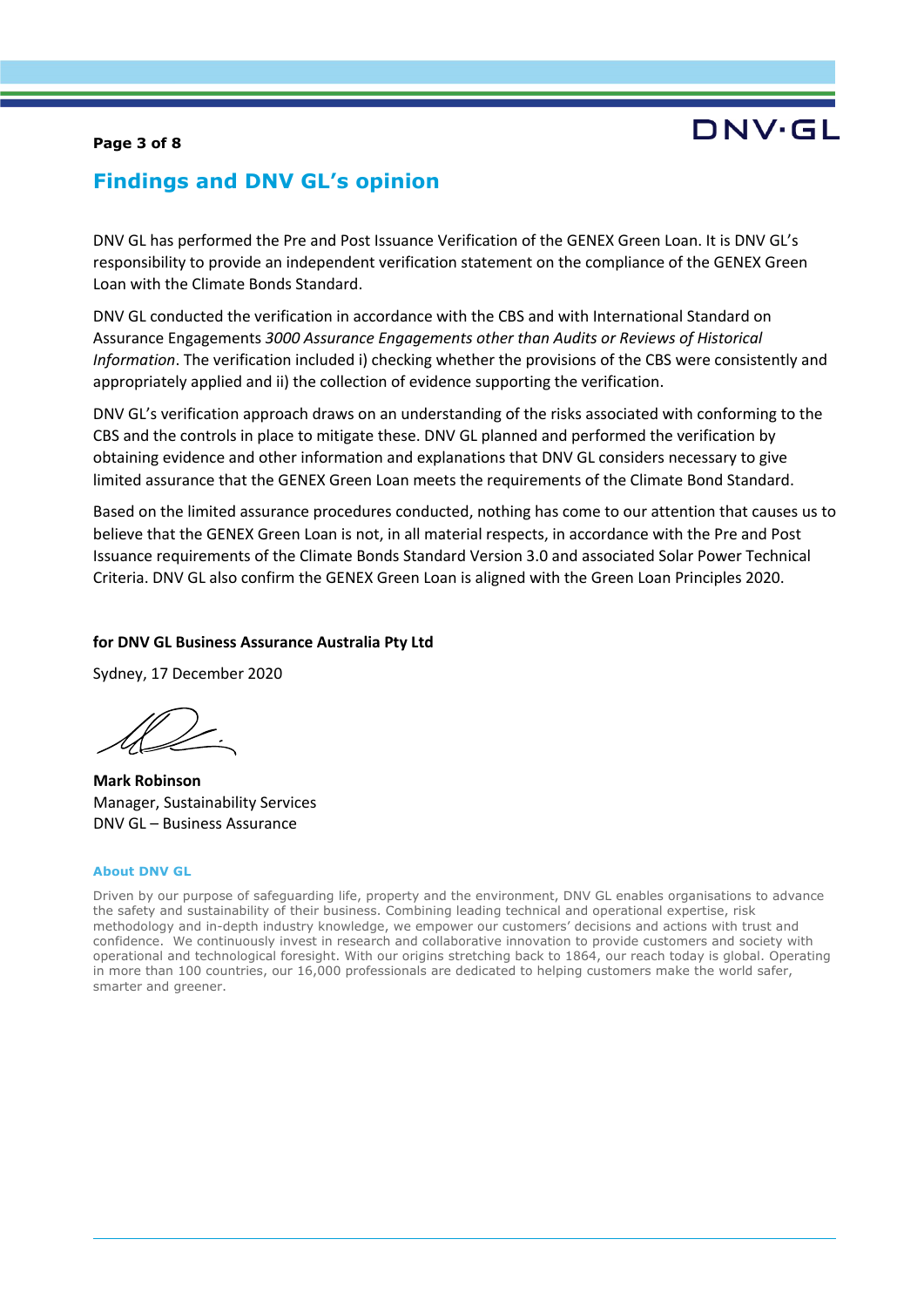**Page 4 of 8**

# **SCHEDULE 1: DESCRIPTION OF NOMINATED ASSETS**

| <b>Eligible Projects &amp; Assets Category</b> | Sub category | <b>Projects</b>                                                   | <b>Loan Facility (AUDm)</b> |
|------------------------------------------------|--------------|-------------------------------------------------------------------|-----------------------------|
| Renewable Energy                               | Solar        | GENEX - 2 Solar Farms in Australia with combined output of 100 MW | 175                         |
| <b>Total</b>                                   | 175          |                                                                   |                             |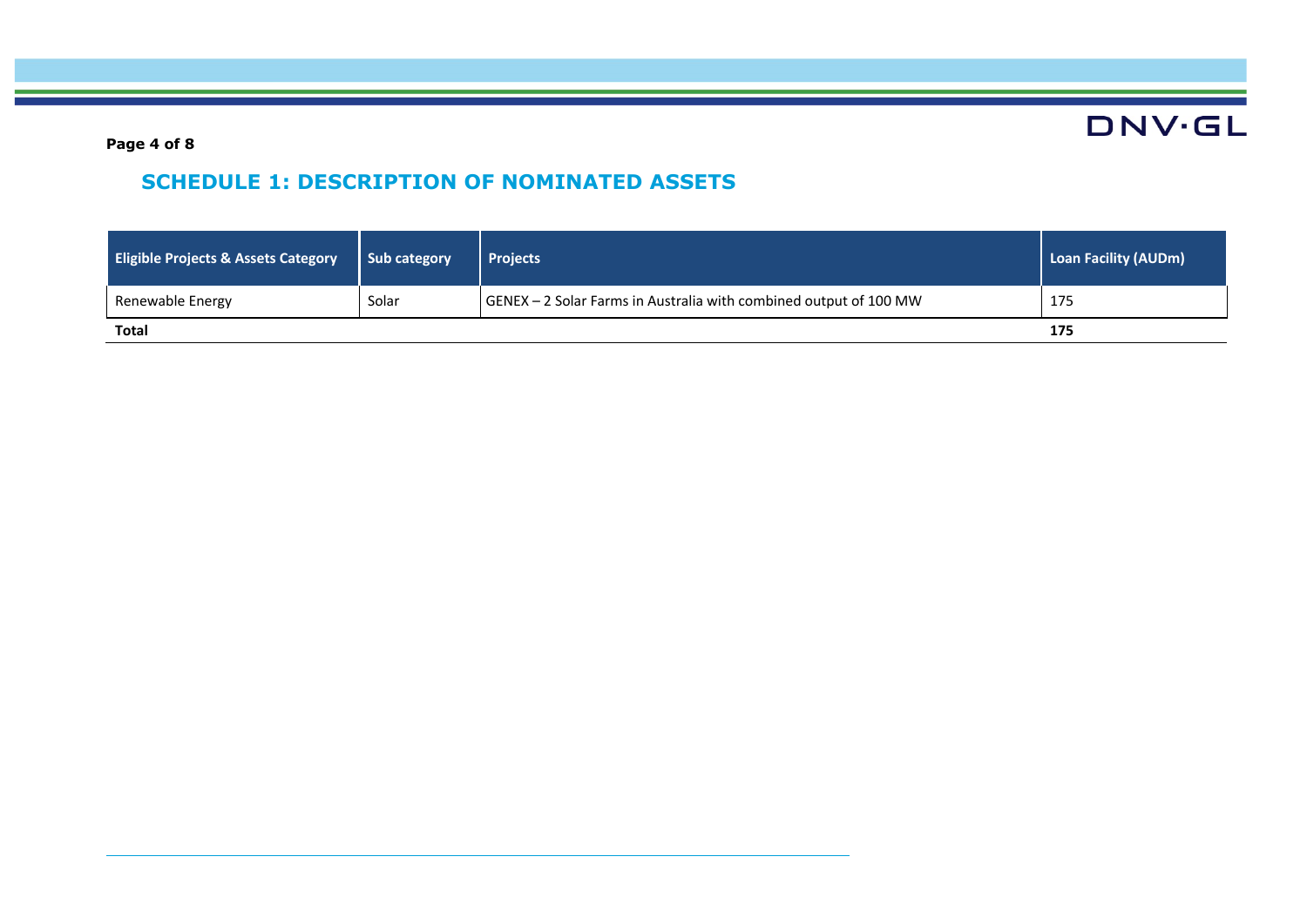### **Page 5 of 8**

# **SCHEDULE 2: CLIMATE BONDS STANDARD VERIFICATION CRITERIA**

### **Summary criteria for assertions of compliance with the Climate Bond Standard v3.0**

The criteria against which GENEX and its nominated projects and assets have been reviewed prior to inclusion in the Loan are grouped under the requirements as detailed within the Climate Bonds Standard Version 3.0 including:

#### **Part A: Pre Issuance Requirements**

| Area                        | <b>Requirement</b>                                                                                                                                       |  |
|-----------------------------|----------------------------------------------------------------------------------------------------------------------------------------------------------|--|
| Use of Proceeds             | Nominated Projects & Assets which are proposed to be associated with the Loan and which have been assessed as likely<br>to be Eligible Projects & Assets |  |
| <b>Project Selection</b>    | Establish, document and maintain a decision-making process which it uses to determine the eligibility of the Nominated<br>Projects & Assets              |  |
| Management of Proceeds      | The systems, policies and processes to be used for management of the Net Proceeds shall be documented by the Issuer                                      |  |
| Reporting Prior to Issuance | The Issuer shall prepare a Green Bond Framework and make it publicly available prior to Issuance or at the time of<br>Issuance                           |  |
| Reporting                   | Reporting on use of proceeds and nominated projects and assets                                                                                           |  |

#### **Part B: Post Issuance Requirements**

| Use of Proceeds          | Nominated Projects & Assets which are proposed to be associated with the Loan and which have been assessed as likely<br>to be Eligible Projects & Assets |
|--------------------------|----------------------------------------------------------------------------------------------------------------------------------------------------------|
| <b>Project Selection</b> | Establish, document and maintain a decision-making process which it uses to determine the eligibility of the Nominated<br>Projects & Assets              |
| Management of Proceeds   | The systems, policies and processes to be used for management of the Net Proceeds shall be documented by the Issuer                                      |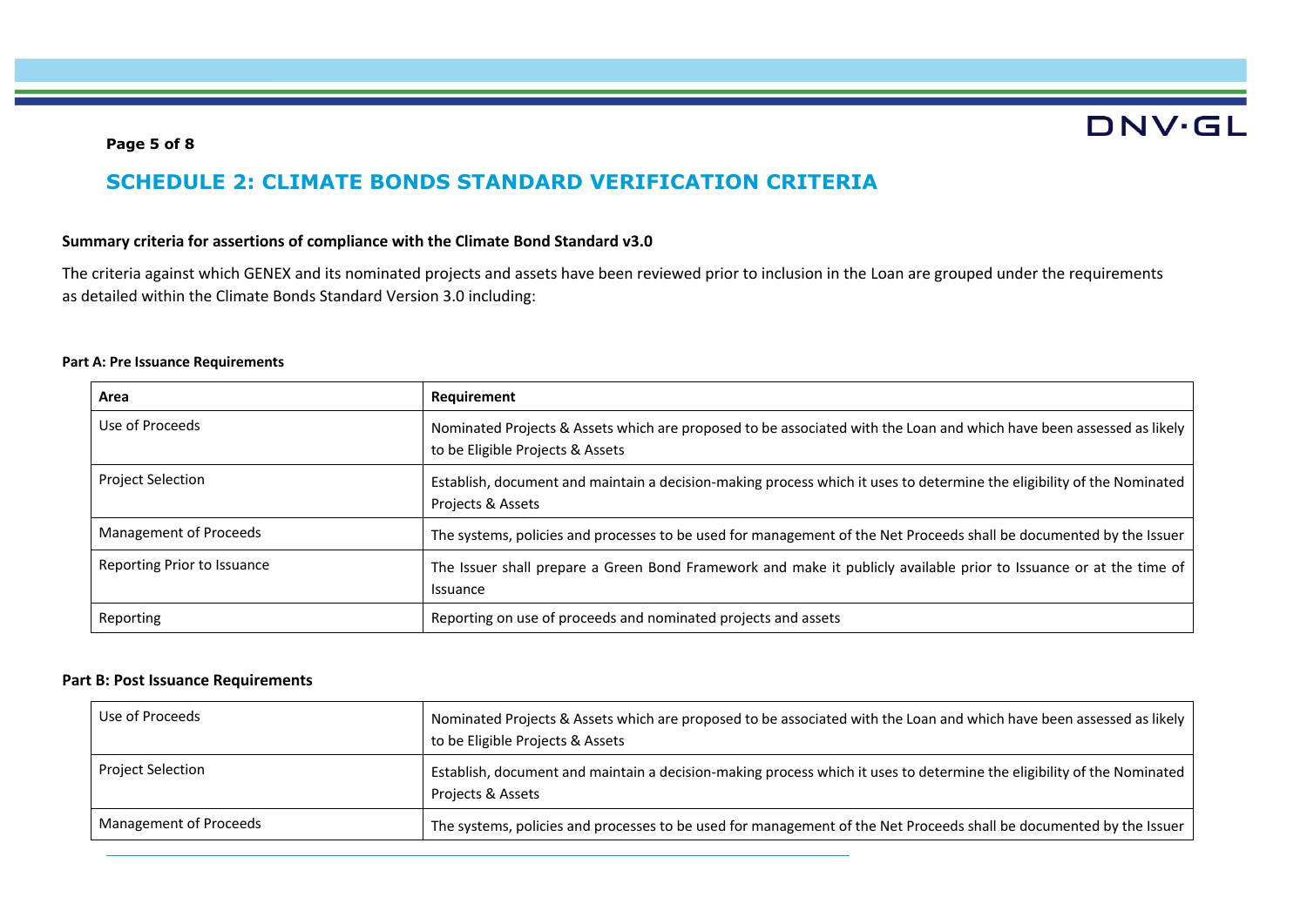### **Page 6 of 8**

| Reporting | g on use of proceeds and nominated projects and assets (<br>Rer<br>າorting |
|-----------|----------------------------------------------------------------------------|

### **Part C: Eligible projects and physical assets**

Nominated projects and assets include financing of or investments in equipment and systems which enable the mitigation of greenhouse gasses, as detailed in Appendix B.

| <b>Area</b>             | Requirement                             |
|-------------------------|-----------------------------------------|
| Solar Energy Generation | Solar electricity generation facilities |

### **Part D: Certification under the Climate Bonds Standard**

| Area                               | Requirement                                                                                                                                                                                                                                             |  |
|------------------------------------|---------------------------------------------------------------------------------------------------------------------------------------------------------------------------------------------------------------------------------------------------------|--|
| Pre Issuance Certification         | The Borrower of a Climate Bonds Standard Certified Loan must satisfy the Pre Issuance Certification requirements<br>including the completion of all forms, Pre Issuance Verification by an approved verifier and provision of relevant<br>information   |  |
| <b>Post Issuance Certification</b> | The Borrower of a Climate Bonds Standard Certified Loan must satisfy the Post Issuance Certification requirements<br>including the completion of all forms, Post Issuance Verification by an approved verifier and provision of relevant<br>information |  |
| <b>Maintaining Certification</b>   | The Borrower shall provide annual reporting to the CBI and comply with non-conformance correction as required                                                                                                                                           |  |

# **DNV·GL**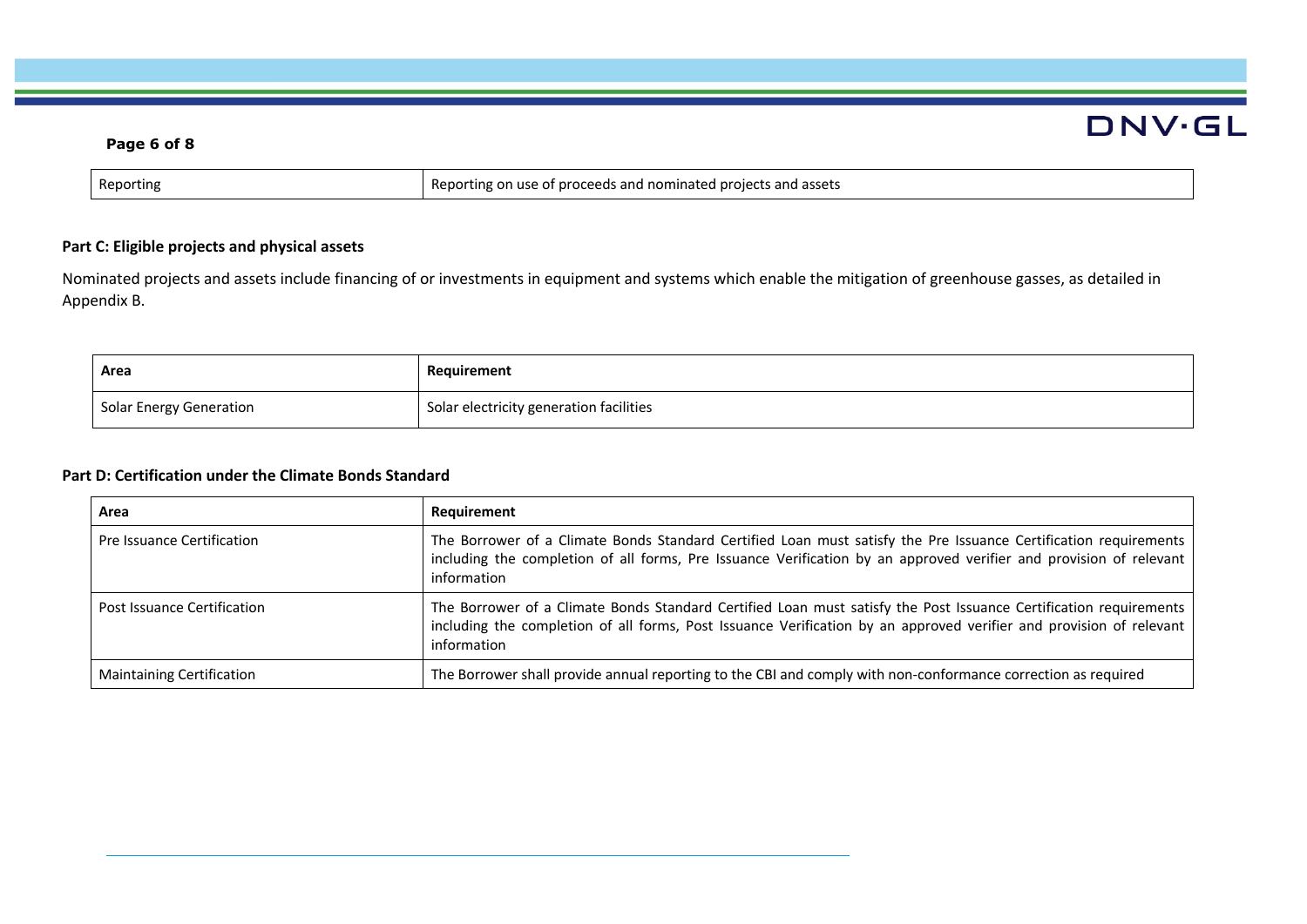### **Page 7 of 8**

# **SCHEDULE 3: ALIGNMENT WITH UNITED NATIONS SUSTAINABLE DEVELOPMENT GOALS**

#### **Alignment of the Use of Proceeds against the United Nations Sustainable Development Goals (UN SDG)**

In addition to the Pre Issuance verification, DNV GL has reviewed the Use of Proceeds and nominated assets associated with the GENEX Green Loan for alignment with the UN SDGs in the following table.

| <b>Use of Proceeds</b> | <b>UN SDG</b>                                 |     | <b>UN SDG Target</b>                                                                                                                                                                                                                                  | Assessment of Contribution to Achieving the SDG                                                                                                                                                                                                                                                                                                                                                         | <b>Reported Impacts</b>                                                                                           |
|------------------------|-----------------------------------------------|-----|-------------------------------------------------------------------------------------------------------------------------------------------------------------------------------------------------------------------------------------------------------|---------------------------------------------------------------------------------------------------------------------------------------------------------------------------------------------------------------------------------------------------------------------------------------------------------------------------------------------------------------------------------------------------------|-------------------------------------------------------------------------------------------------------------------|
| Renewable Energy       | 7. Affordable and Clean<br>Energy             | 7.2 | Increase substantially the share of<br>renewable energy in the global energy<br>mix                                                                                                                                                                   | Compliance with CBI Solar Energy Criteria and documentary<br>evidence provided by the issuer on the two utility scale Solar<br>PV projects in Australia provides sufficient evidence of the<br>projects' contribution towards SDG 7 and target 7.2.                                                                                                                                                     | 100 MW of renewable<br><b>Energy Generation</b><br>added to the<br><b>Australian National</b><br>Energy Market.   |
|                        | 9. Industry, Innovation and<br>Infrastructure | 9.1 | Develop quality, reliable, sustainable and<br>resilient infrastructure, including regional<br>and trans-border infrastructure, to<br>support economic development and<br>human well-being, with a focus on<br>affordable and equitable access for all | As demonstrated through the provision of project technical<br>documentation and the verification of this using publicly<br>available information, the two Solar PV projects have been<br>confirmed to have been designed according to Australian<br>construction and energy market specification in regional<br>areas of Australia and are confirmed to have contributed to<br>SDG 9 and to Target 9.1. | Regional development<br>and infrastructure.<br>Quality, reliable,<br>sustainable and<br>resilient infrastructure. |